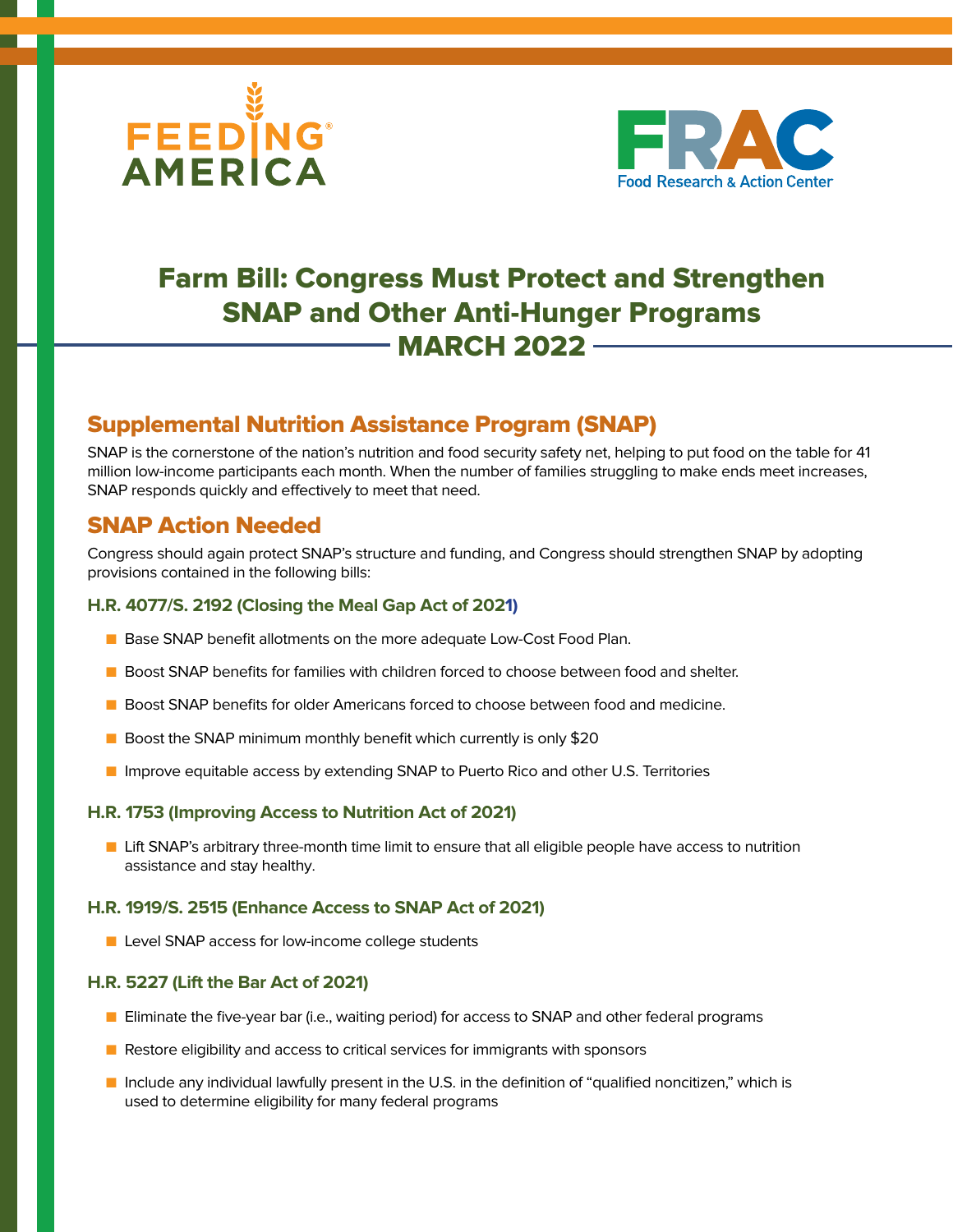### [SNAP has a range of extraordinary strengths, which include:](https://frac.org/wp-content/uploads/FRAC-Facts-SNAP-Strengths_FNL.pdf)



- **n** SNAP relieves pressure on overwhelmed food banks, pantries, religious congregations, and other emergency food providers across the country that could not begin to meet the need for food assistance if SNAP eligibility or benefits were reduced. SNAP provides roughly 9 meals for every one meal provided by the Feeding America network.
- **n** Disaster SNAP (D-SNAP) provides replacement benefits for regular SNAP recipients who lose food in a disaster and extends benefits to many households that would not ordinarily be eligible but suddenly need food assistance. The benefits are delivered via Electronic Benefit Transfer (EBT) cards, which can expedite and mainstream the relief process for victims.

# The Emergency Food Assistance Program (TEFAP)

TEFAP is a means-tested federal program that provides food commodities at no cost to individuals and families in need of short-term hunger relief through organizations, such as food banks, pantries, soup kitchens, and emergency shelters. Nutritious TEFAP food commodities are an essential resource for food banks. As the demand for food remains high at food banks across the country, a reliable and continuous stream of TEFAP is necessary for the provision of a steady emergency food supply.

TEFAP Action Needed: Include additional mandatory funding for TEFAP food in recognition of the sustained high need for food assistance at food banks nationwide. TEFAP mandatory funds should be authorized at least \$450 million per year in the next farm bill. TEFAP Storage and Distribution Funds should increase to reflect the actual distribution costs needed to \$200 million per year and TEFAP Infrastructure Grants should remain at \$15 million per year.

- **n** TEFAP commodities accounted for approximately 30-40 percent of the food moving through Feeding America's food banks in fiscal year 2020-21. Food banks combine TEFAP with private donations to maximize TEFAP benefits far beyond the budgeted amount for the program. In this way, food banks exemplify an optimum model of a publicprivate partnership.
- **n** TEFAP bonus commodity purchases provide support for agricultural markets when market support is needed and provides the nation's food banks with access to additional healthy food. Congress should ensure that USDA retains the authority to purchase bonus commodities in times of high need for emergency food relief in addition to times of low commodity prices so that the program is responsive to excess supply and excess demand.
- **n** TEFAP has a strong impact on the farm economy. TEFAP purchases give commodity producers an average of 27 cents per dollar and that rises to 85 cents on the dollar for bonus commodity purchases made when agricultural markets need support, according to USDA's Economic Research Service. By contrast, only about 16 cents of every retail food dollar goes back to the farmer.